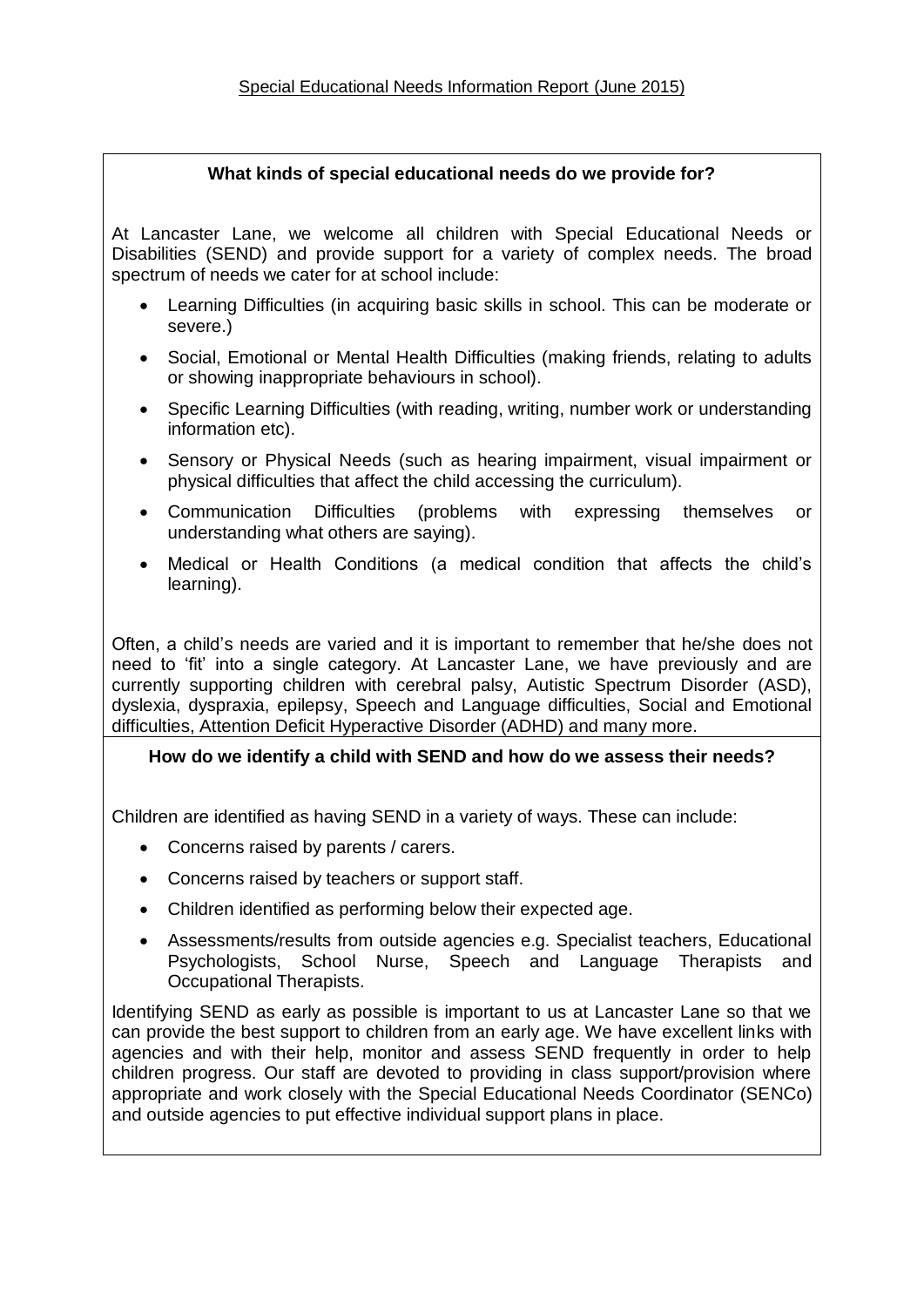## **Who is the SENCO and how can we contact them?**

Our school SENCo is Miss Watson. She is the Reception Class Teacher. Miss Watson is always available for informal chats before or after school, or through a planned meeting. She can be contacted by visiting the school office or by telephoning the school on 01772 433641.

#### **How do we assess and review the progress? How do we involve parents and consult with them about their child's education?**

Miss Watson (SENCo) oversees all assessment and support of children requiring additional support across the school. Parents / carers are vital in supporting our children with SEND and we work alongside them to give the best support. Individual Education Plans (IEPs) are sent home regularly to update parents on new targets and suggested activities are given. IEP work is not required to be carried out at home, yet many parents enjoy using some of the suggestions with their children to consolidate learning. IEPs are reviewed at least once a half term and new targets are set (where appropriate). Similarly, behaviour plans are updated when appropriate and are too shared with parents / carers. Any specific reward systems being used for individual children are passed on to encourage consistency at home and at school.

Parents / carers are invited to all relevant meetings concerning their child and are passed on copies of any assessments and reports regarding their child. The SENCo ensures parents / carers are familiar with any terminology being used and is more than happy to talk through reports provided by professionals. Regular meetings between the SENCo, outside agencies and parents / carers take place in school when a Common Assessment Framework (CAF) has been opened and again targets are made explicit to parents.

The SENCo and class teachers are happy to discuss the progress of children with SEND during Parents' Evenings, planned meetings or informal chats. We are very welcoming at Lancaster Lane and encourage parents to speak to us about any concerns they may have about their child with SEND. A formal report is also given to parents at the end of every academic year and formal academic assessment carried out termly.

## **How do we involve and consult the children about their education?**

Children with SEND are consulted about their education at Lancaster Lane in various ways. These can include:

- $\checkmark$  During IEP reviews the children are asked to comment on how they think they are getting on with specific targets and to give advice on what has helped them to learn best (age appropriate).
- $\checkmark$  If your child has a Statement of Special Educational Needs or an Education, Health and Care Plan (EHC) - their views will be sought during annual review meetings when appropriate.
- $\checkmark$  School Council weekly meetings give all children the opportunity to share their views in school and suggest recommendations.
- $\checkmark$  Sharing good relationships with the class teacher and support staff children with SEND are regularly informally asked to self asses and evaluate the particular difficult they are experiencing and suggest ways that will help in the future.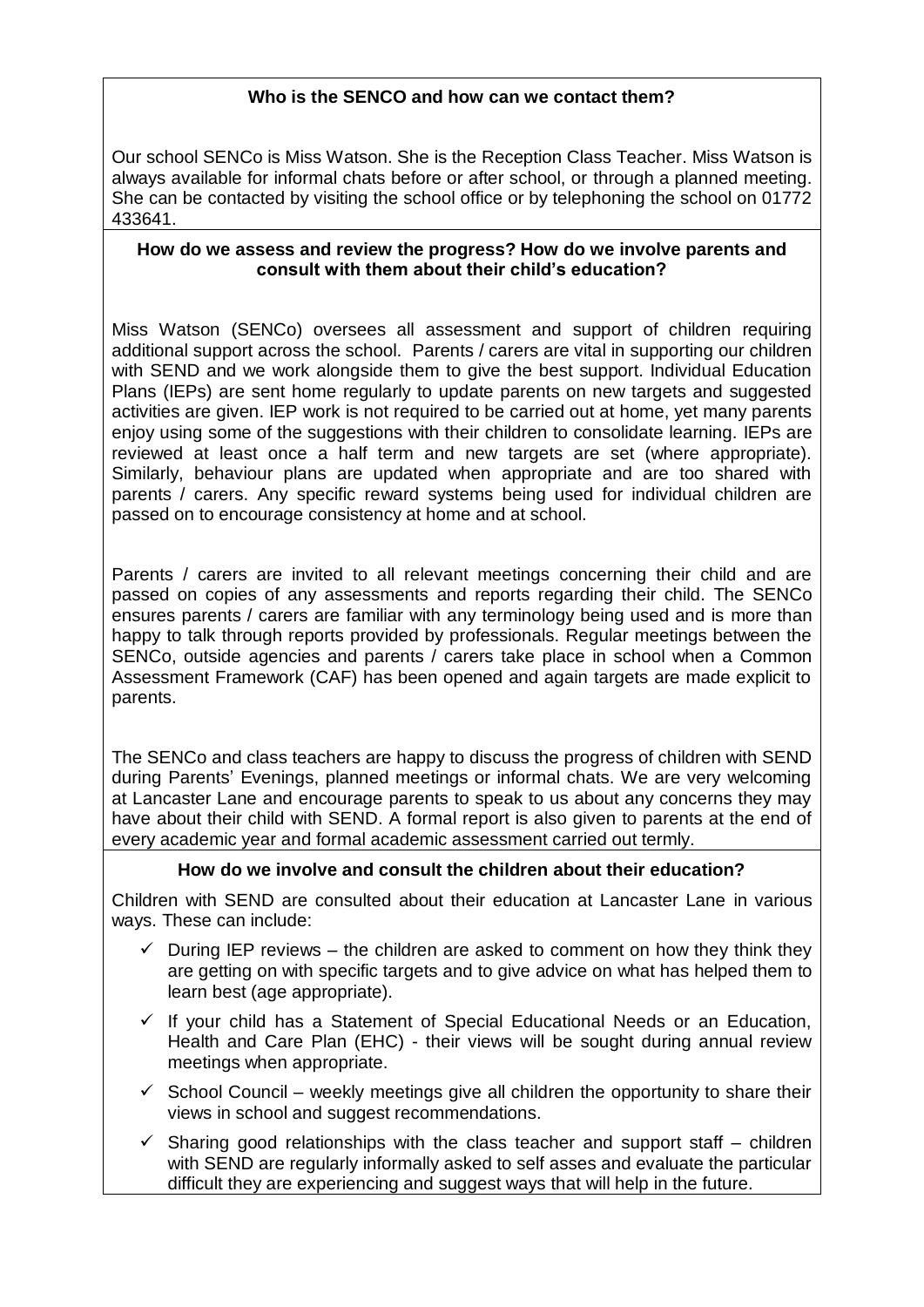### **How do we support our pupils with SEND as they move on to high school or move to another school?**

When children with SEND move on from Lancaster Lane, we ensure they are fully supported by arranging additional visits, if necessary. The SENCo can arrange for supporting TAs to accompany parents and children on visits to look round possible secondary schools in order to select the most suitable school for the child.

We liaise closely with staff when transferring children to different schools, ensuring that all relevant paperwork is passed on and all needs discussed and understood. Children with a Statement of Educational Needs or EHC plan will be further supported by a Transition Review meeting with relevant staff from the receiving school.

## **What is our approach to teaching children with SEND?**

Children with SEND are taught through a differentiated curriculum, targeted support groups and 1:1 interventions, where appropriate. The class teacher will oversee, plan and work with each child with SEND in their class to ensure progress is made. Individual Education Plans (IEPs) are put in place to ensure specific targets are being set for the children and these are regularly reviewed. Each class is supported by at least one Teaching Assistant (TA) and a provision map (set out by the class teacher) will state the support given to children with SEND by all adults working in the class. Advice provided by professionals is integrated into the provision map and plans provided by outside agencies are closely followed.

As with all children in school, children with SEND are assessed on entry and rigorously tracked through school. Our tracking system ensures that every child reaches their full potential across the curriculum. Early identification of needs at Lancaster Lane ensures support is being given as soon as possible and has a positive effect on tracking.

#### **How do we adapt the curriculum and the learning environment for children with SEND?**

The learning environment for children with SEND is extremely important to us at Lancaster Lane. We offer a stimulating setting for all types of learners including visual, auditory and kinaesthetic. Classrooms offer visual aids, labelled resources and accessible materials to provide vital support for your child.

Teaching and learning is delivered in a variety of ways at Lancaster Lane.

## **1. Class teacher input via excellent targeted classroom teaching (Quality First Teaching)**

For your child this would mean that:

- $\checkmark$  The teacher has the highest possible expectations for your child and all pupils in their class.
- $\checkmark$  All teaching builds on what your child already knows, can do and can understand.
- $\checkmark$  Different styles of teaching are in place so that your child can be fully involved in their learning and have full access to the curriculum.
- $\checkmark$  Specific strategies (which may be suggested by the SENCo) are in place to support your child.
- $\checkmark$  Assessments take place regularly and if a concern rises regarding your child attainment, you are informed, and where necessary, support and/or strategies are put in place to address these concerns.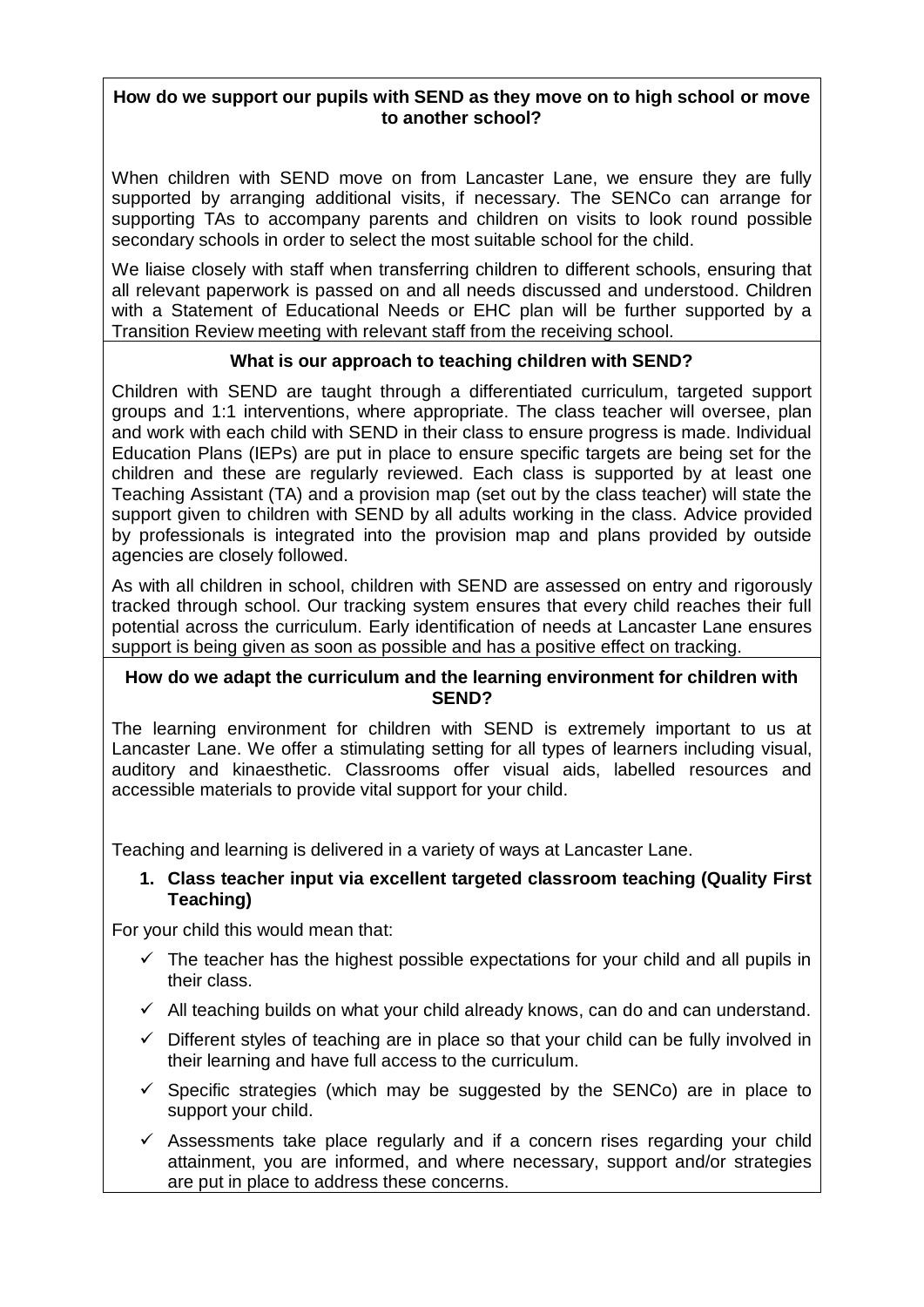## **2. Interventions**

Your child may have specific interventions in school. These are additional teaching sessions to boost your child's attainment in a particular subject, or additional support to help your child with other issues that impact on their learning or well-being. Interventions are delivered by either the class teacher or a trained Teaching Assistant.

A pupil identified by the class teacher or SENCo as needed some extra specialist support in school may also receive support from a professional outside of school. The specialist professional will work with your child to understand their needs and make recommendations, write a report and/or provide advice. Any such referrals/requests for support are always completed in consultation with parents, and any subsequent reports or advice shared with you. Advice/support of this type will help the school and you to understand your child's particular needs better and hopefully enable all those concerned to support them more effectively.

School can request support from the following agencies/services: I.D.S.S. (Inclusion & Disability Support Service), Educational Psychologist (E.P.), Speech and Language Therapy, Occupational Therapy, Child and Adolescent Mental Health Service (C.A.M.H.S.), Counselling, Golden Hill (behaviour support), Paediatrician and the School Nurse.

## **3. Specified Individual Support**

This type of support is usually necessary for children whose SEND needs are severe, complex and lifelong and who have an Education, Health and Care Plan (EHCP). This means your child will have been identified by professionals as needing a particularly high level of individual or small-group teaching.

This type of support is available for children with specific barriers to learning that cannot be overcome through Quality First Teaching and intervention groups; children with an EHCP often have profound and complex needs in a number of areas and require support to access the curriculum.

For your child this would mean:

- $\checkmark$  The school (or you) can request that the Local Authority carries out a formal assessment of your child's needs. This is a legal process which sets out the amount of support/specialist input that needs to be provided for your child should the Education and Health Care Plan (EHCP) assessment be successful. An EHCP has taken the place of Statements of Special Educational Needs.
- $\checkmark$  The EHC Plan will outline recommendations as to the level and type of support your child needs, and what strategies should be put in place to address those needs. It will also have long- and short-term goals for your child.
- $\checkmark$  Individual work stations may be provided to enable children with attention and concentration difficulties to engage in their learning effectively.
- $\checkmark$  Specific support arrangements are made during formal tests such as SAT's for those children with additional needs to ensure equality of access. Individual children may have additional time, a TA to scribe or read for them, according to individual needs.

#### **How are the staff trained and kept up to date? If we need more expert help and advice, what do we do?**

One of the SENCO's duties is to support the class teacher should they have any concerns about SEN children in their class. The school provides training and support, where required, to enable all staff to have an effective role in the teaching and learning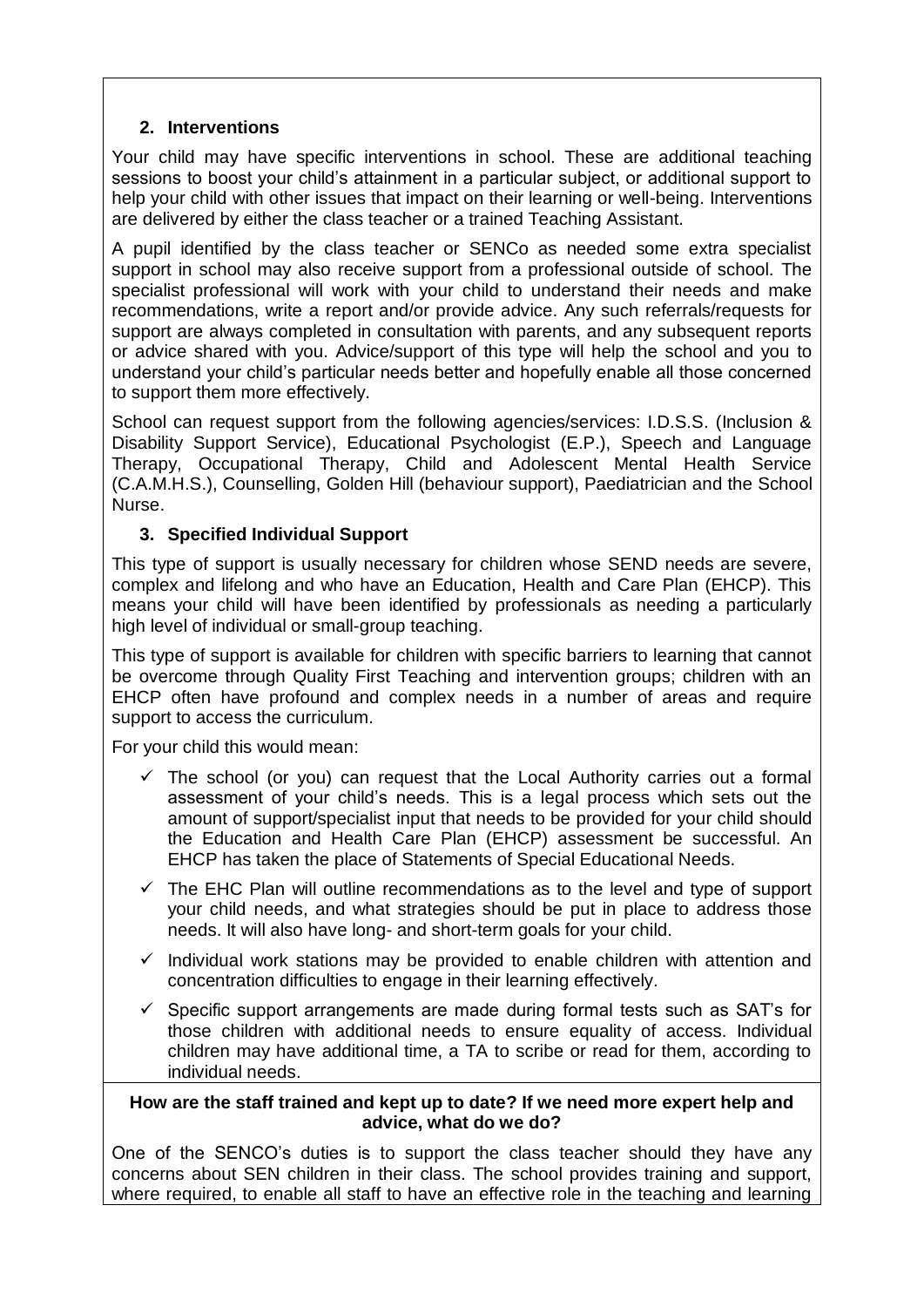of all children, including those with SEND. This includes whole school training on SEND issues, such as Autistic Spectrum Disorder and managing behaviour.

- $\checkmark$  The SENCO regularly attends 'SENCO Cluster Group' meetings to ensure that current policies and practices are up to date and in line with the SEN Code of Practice 2014.
- $\checkmark$  The SENCO regularly leads staff meetings and TA meetings, to ensure that all staff are following current practices.
- $\checkmark$  TAs who support children with Language and Communication Difficulties regularly attend Speech Therapy training in order to effectively deliver Speech Therapy programmes to individual children.
- $\checkmark$  Specialist teachers are employed by the school to provide advice and strategies to best support individuals with a variety of special needs and disabilities including Autistic Spectrum Disorder / Asperger's; Severe Learning Difficulties; Moderate Learning Difficulties; Dyslexia; Physical Disabilities; ADHD and Social, Emotional and Mental Health Difficulties etc.

## **How do we know if what we provide for the children is effective?**

Provision is monitored closely at Lancaster Lane and is done so in the following ways:

- $\checkmark$  Your child's progress will be continually monitored by his / her class teacher and verbal or written feedback is given from the teacher, parent or pupil. Their progress will be reviewed formally, through termly tracking meetings with the class teacher, Senior Leadership Team and SENCO.
- $\checkmark$  At the end of each Key Stage (i.e at the end of Y2 and Y6) all children are currently required to be formally assessed using Standard Assessment Tests (SATS). This is something the government requires all schools to do and the results are published nationally.
- $\checkmark$  Children in receipt of SEND support also have an Individual Education Plan (IEP). The targets set out in these are also assessed regularly and new targets set. If a child has not met a target, the reasons for this will be discussed, then the target may be adapted into smaller steps or a different approach may be tried to ensure that the child does make progress. The purpose of an IEP is to accelerate learning and close the attainment gap.
- $\checkmark$  The progress of children with an EHCP will be formally reviewed at an Annual Review, where all the adults involved in supporting them are invited to participate and comment on their progress.
- $\checkmark$  Book scrutinies and lesson observations take place in school to ensure that the needs of all children are met and that the quality of teaching and learning is high.
- $\checkmark$  Children are asked to comment on their own progress, and the learning and support that they receive. This is important to us as we want our children to be fully engaged in their learning, and to feel challenged, but comfortable with the targets that are set.
- $\checkmark$  The progress of all groups, including those with SEND provision, is identified and evaluated using LSIP and Raise online. These tracking tools are used by the Senior Leadership Team to monitor and evaluate provision and its impact.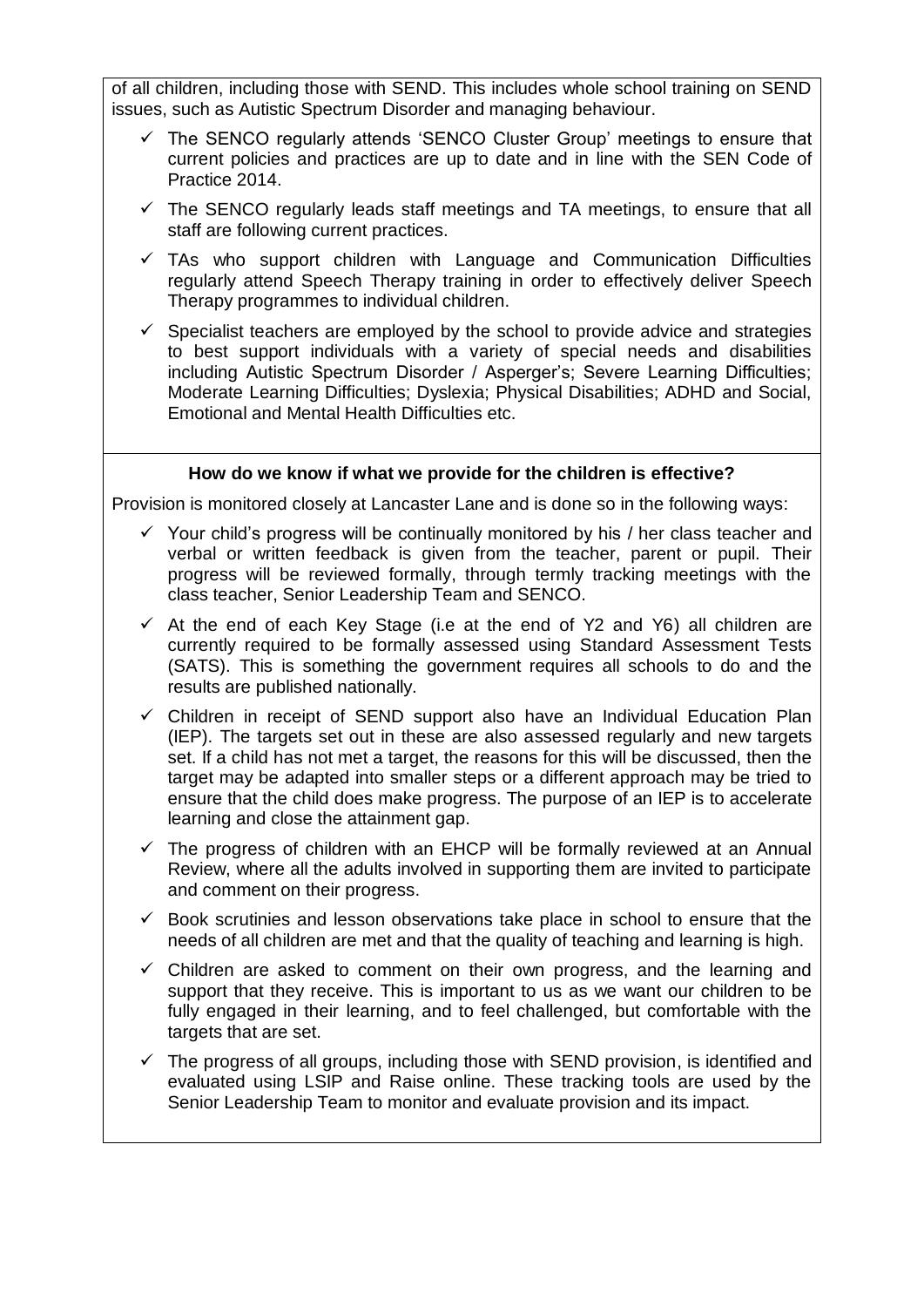### **How are children with SEND enabled to take part in all the activities available at school?**

Many extra – curricular activities are on offer at lunchtime and after school. Children with additional needs are encouraged to join in with these clubs, and can be supported at no extra cost to the family, to allow them to join in safely. We ensure that all children feel included and go out of our way to adapt activities to suit the needs of all children.

## **How do we support children with emotional and behavioural difficulties?**

At Lancaster Lane, we recognise that some children have extra emotional and social needs that need to be developed and nurtured. These needs can manifest themselves in a number of ways, including behavioural difficulties, anxiousness, and being uncommunicative.

Lancaster Lane are proud to be a caring and nurturing school. All classes follow a structured PSHE (Personal, Social, Health and Economic Education) curriculum to support this development and all staff go out of their way to ensure children feel emotionally stable and happy in school. We use positive reinforcement and promote whole class and individual reward systems for children who may need it.

For those children who find aspects of this difficult, or require support, we offer:

- $\checkmark$  Social Skills groups that are delivered by teaching assistants.
- $\checkmark$  Support in class through structured Individual Behaviour Plans.
- $\checkmark$  Support at lunchtime through designated individuals of the Welfare Staff, where appropriate.
- $\checkmark$  Children's Counsellor a counsellor can visit school if it is felt by both, parents/carers and school that this would benefit the child.
- $\checkmark$  The SENCO is able to refer children to Clayton Brook Children's Centre to access Emotional Health and Wellbeing support.
- $\checkmark$  If your child still needs extra support, with your permission, the SENCO can access further help from outside agencies, such as the Educational Psychologist.

#### **How do we deal with bullying and make sure children with SEN can tell us if they are having a problem?**

All staff at Lancaster Lane hold excellent relations with the children and ensure they feel comfortable in their surroundings. Children are encouraged to speak to members of staff about any worries or concerns and make children aware that any problems should be shared with an adult.

We also have 'Buddy Systems' in school to ensure no child is feeling left out or isolated. Staff are quick to spot any issues and problems are dealt with efficiently.